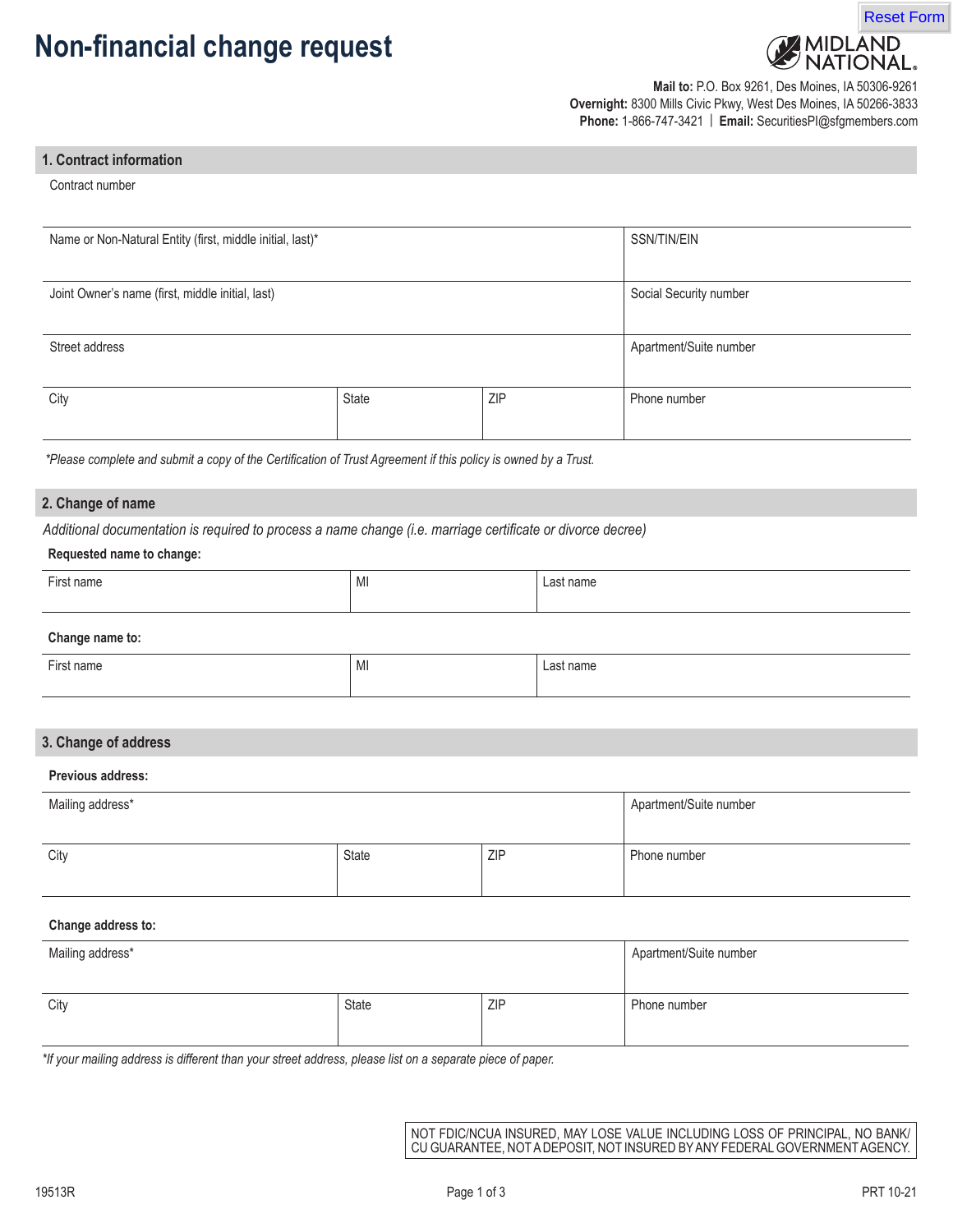# **4. Change of ownership**

To help fight the funding of terrorism and money-laundering activities, the U.S. government passed the USA Patriot Act, requiring financial institutions, including insurance companies, to obtain, verify and record information that identifies persons who engage in certain transactions with or through our company. This means we will verify the name, address, date of birth and social security number or other tax identification number on the proposed owner of all insurance applications. We request a legible copy of a driver's license, passport or other identifying documents from each new owner.

- This Non-Financial Change Request form meets the Written Notice requirement defined in the policy.
- Any ownership change is subject to Midland National Life Insurance Company's underwriting rules in force at the time of the change.
- Ownership restrictions apply to qualified plans such as IRAs and Roth IRAs per IRS regulations.
- An ownership change may have tax consequences. Tax advice should be obtained prior to making this change. Please consult with and rely upon your own tax and legal professionals.
- A copy of the Certification of Trust Agreement must be submitted if the new owner designation is a trust.

| New Owner's name (first, middle initial, last)                                                                           |                                                                               | Social Security number  | Date of birth (mm/dd/yyyy) |
|--------------------------------------------------------------------------------------------------------------------------|-------------------------------------------------------------------------------|-------------------------|----------------------------|
| Address (P.O. boxes are not allowed)                                                                                     |                                                                               |                         |                            |
| City                                                                                                                     |                                                                               | State                   | ZIP                        |
| Relationship to Owner                                                                                                    |                                                                               |                         |                            |
| Verification of identity<br>Driver's License<br>State-issued ID                                                          | Military ID<br>Passport                                                       | Alien Registration Card |                            |
| State/Country                                                                                                            |                                                                               | Number                  | Exp. date                  |
| Citizenship:<br>Gender:<br>$\square$ m $\square$ f<br>$\Box$ U.S. Citizen<br>Resident Alien/Citizen of: ________________ |                                                                               |                         |                            |
| New Owner's Name (first, middle initial, last)                                                                           |                                                                               | Social Security number  | Date of birth (mm/dd/yyyy) |
| Address (P.O. boxes are not allowed)                                                                                     |                                                                               |                         |                            |
| City                                                                                                                     |                                                                               | State                   | ZIP                        |
| Relationship to Owner                                                                                                    |                                                                               |                         |                            |
| Verification of identity<br>Driver's License<br>State-issued ID                                                          | Military ID<br>Passport                                                       | Alien Registration Card |                            |
| State/Country                                                                                                            |                                                                               | Number                  | Exp. date                  |
| Gender:<br>$\Box$ M l<br>__ F                                                                                            | Citizenship:<br>$\Box$ U.S. Citizen<br>$\Box$ Resident Alien/Citizen of: $\_$ |                         |                            |